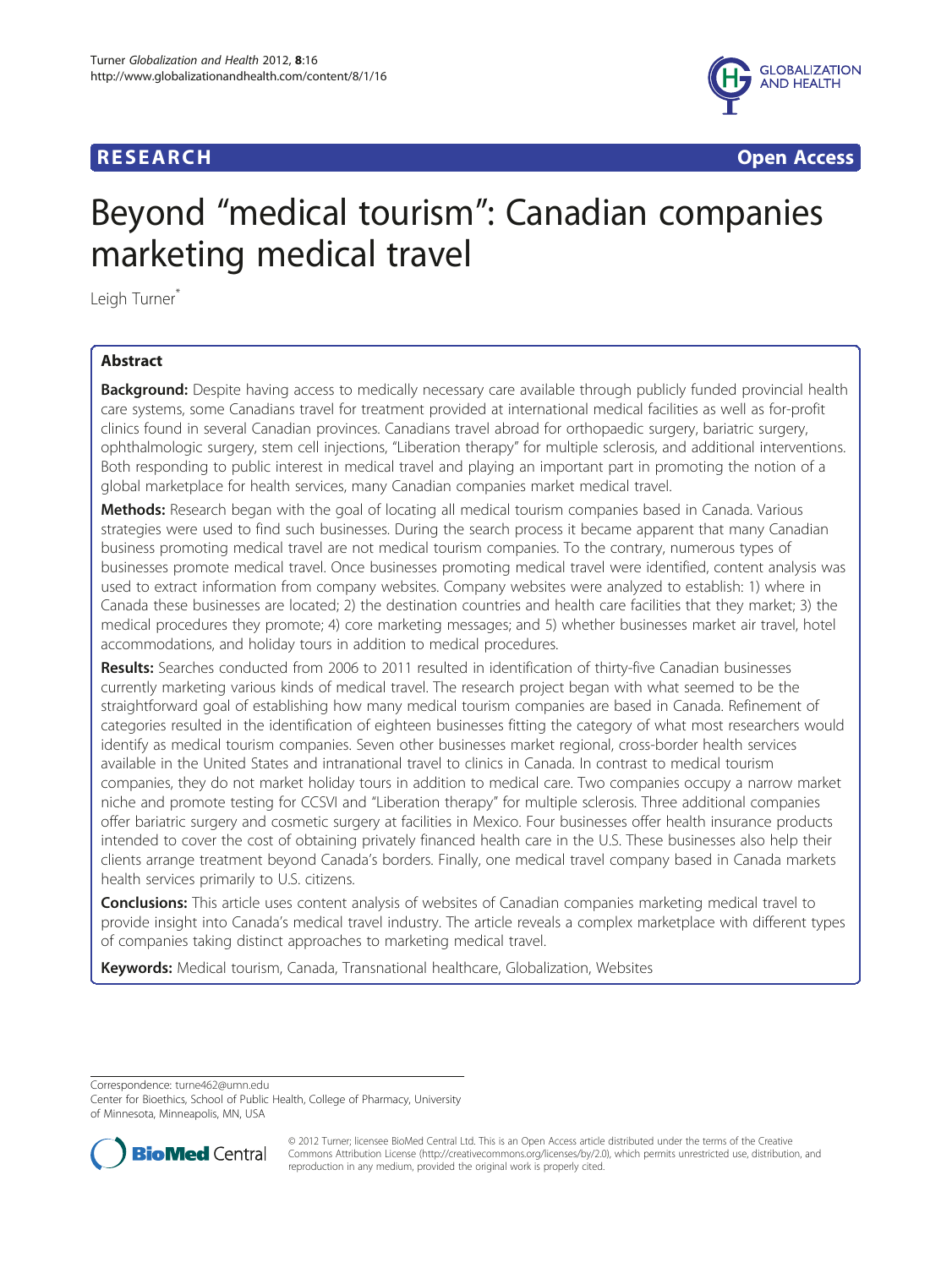## Background

In 2006 I began studying what many journalists and health researchers label "medical tourism". A Canadian citizen, I started my research with particular interest in studying medical tourism companies based in Canada. I wanted to better understand why some Canadians seek medical procedures outside Canada. In addition, from the start of my research I examined ethical issues related to medical travel and the emergence of a global marketplace in health services [\[1](#page-9-0)-[4\]](#page-9-0). As of 2011 I have identified sixty-three businesses that have head offices or affiliate offices in Canada and market health care at medical facilities based outside Canada. Of this total, twenty-eight companies are no longer operational. The remaining thirty-five companies continue marketing health care delivered at international facilities.

To provide insight into Canada's medical travel industry, I use content analysis of company websites to study the many different businesses that are based in Canada and market access to health care provided at international destinations as well as in for-profit clinics in Canada. Before conducting content analysis of medical travel company websites I first had to identify all companies that are based in Canada and market medical travel to international health care facilities. From 2006 to 2011 I developed a database of Canadian businesses promoting medical travel. I began with the assumption that I would identify and describe Canadian medical tourism companies. However, as I studied various businesses, I noticed important differences in the types of companies marketing transnational and intranational health care.

Some Canadian companies market health care in such countries as Costa Rica, India, and Thailand; they also offer holiday tours and stays at resorts. These companies typically promise access to treatment at distant health care facilities, offer to arrange air travel and hotel accommodations, list different medical procedures, transfer medical records, and promote "all-inclusive" medical tourism packages ensuring access to affordable, timely, and high-quality care. These businesses fit the model of what most researchers characterize as medical tourism companies.

Other businesses in Canada promote medical travel but do not send their clients to distant international destinations. Rather, these companies promote regional, cross-border travel to hospitals and clinics in the United States. They also market intranational travel to for-profit clinics within Canada. There is a long history of crossborder medical travel between Canada and the United States; some companies attempt to facilitate such travel [[5-8](#page-9-0)]. In contrast to many medical tourism companies, these companies are more focused on facilitating prompt access to medical procedures than combining health care with holidays.

In addition to identifying medical tourism companies and cross-border medical travel facilitators, I found numerous businesses occupying specific niches within the medical travel industry. For example, I found companies that specialize in coordinating access to testing for Chronic Cerebrospinal Venous Insufficiency (CCSVI) and "Liberation Therapy" for multiple sclerosis [\[9](#page-9-0)]. Other businesses market access to bariatric surgery and cosmetic surgery performed at international destinations. Also, I found Canadian businesses that market insurance products intended to promote access to health care facilities in the U.S [[10](#page-9-0),[11](#page-9-0)]. These businesses offer critical illness insurance plans and other insurance products and also help their clients coordinate care outside Canada. Finally, I found one company that is based in Canada and yet markets medical procedures predominantly to U.S. citizens. I began my research by looking for Canadian medical tourism companies and in time discovered a marketplace considerably more complicated than I anticipated. I have tried to describe these different businesses and sort them into distinct categories.

To transform into a manageable endeavor analysis of such a large number of companies, I gathered data on basic features of these businesses. First, I identified companies and established where they are located within Canada. Second, I recorded destination nations and, where noted, particular health care facilities promoted by medical travel facilitators. Third, I identified the medical procedures and medical specialties businesses market. Fourth, I extracted core marketing messages of medical travel companies. Fifth, I analyzed company websites to determine whether businesses offer to book travel, make hotel reservations, and coordinate tours and side trips in destination nations.

## Methods

## Development of a database of medical travel companies located in Canada

Before conducting content analysis of company websites I first developed a database of businesses marketing medical travel. Numerous methods were used to build the database. From 2006 to July 2011, I conducted repeated Internet searches to identify medical travel companies with head offices or affiliate offices in Canada. In total I identified thirty-five companies currently promoting medical travel beyond Canada's borders and 28 companies that have exited the marketplace for promoting transnational health care.

When conducting Internet searches I used such phrases as "medical tourism Canada", "medical tourism company Canada", medical tourism agency Canada" medical tourism facilitator Canada", "medical tourism broker Canada", "medical tourist Canada", and "cross-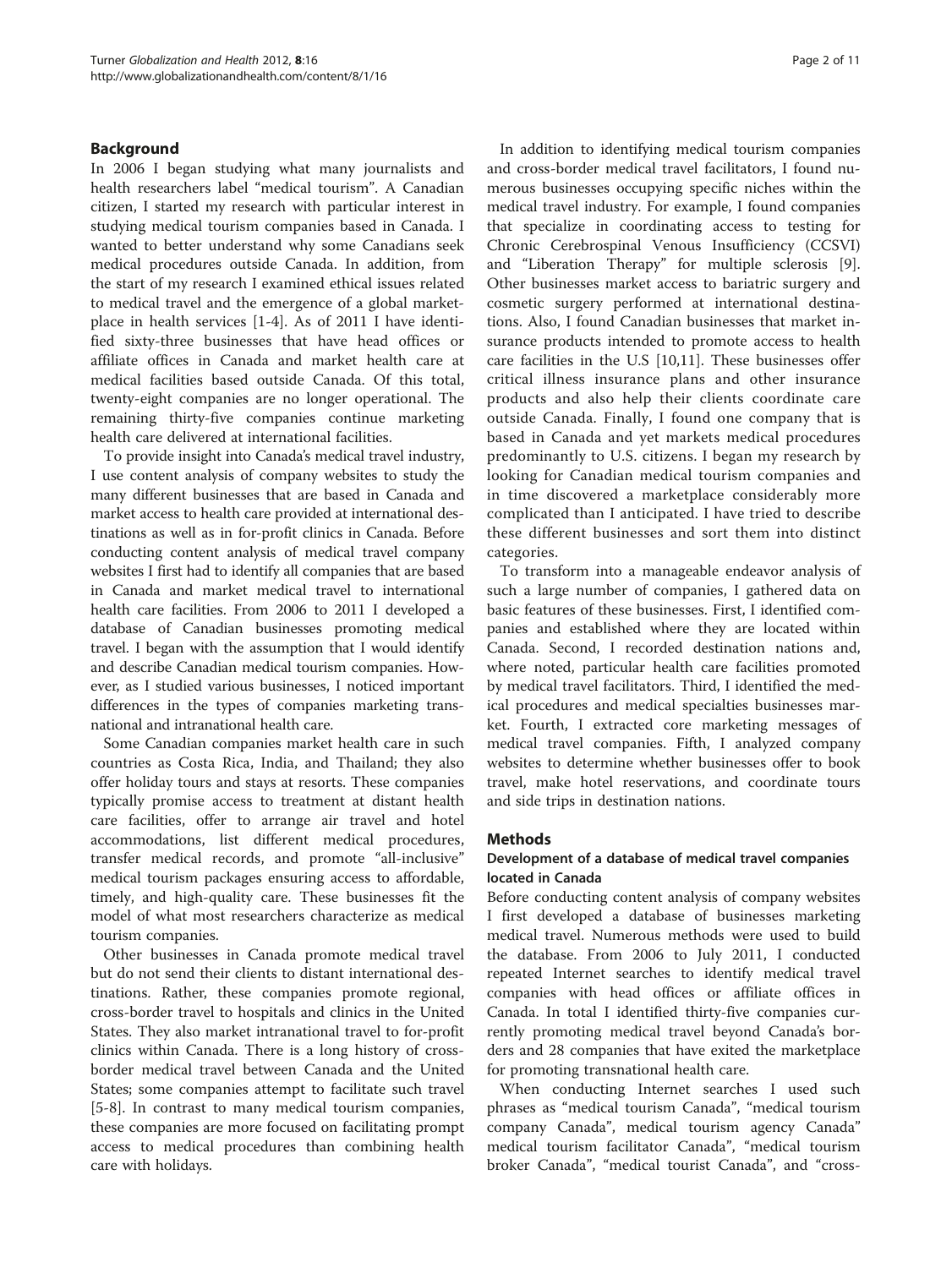border healthcare Canada". I also used these terms when searching for newspaper articles describing Canadian medical travel companies. Searches for newspaper articles were conducted using Google News Canada and ProQuest Newsstand. Newspaper reports of medical tourism companies assisted with tracking the development of Canadian businesses marketing medical travel. Use of Google Alerts complemented searches for relevant newspaper articles. Google Alerts were created for such phrases as "medical tourism Canada", "stem cell tourism Canada", "transplant tourism Canada", and "global health care Canada". Industry Canada operates a website that can be searched to identify federally incorporated Canadian businesses [\[12](#page-9-0)]. Searches of this database revealed the identities of several Canadian medical tourism companies. In addition, I was able to identify additional businesses and assess the comprehensiveness of the database by discovering brief lists of Canadian medical travel companies [\[13](#page-9-0)-[15\]](#page-9-0). Continuing my search for Canadian companies involved in promoting medical travel, in November 2009 I traveled to Toronto, Ontario and attended an exhibition and conference on medical tourism [[16](#page-9-0)]. In short, multiple search strategies were used in an effort to find Canadian businesses engaged in marketing medical travel.

Phone calls and emails were used to establish whether companies continue to function. Companies were deemed to have exited the marketplace if they had expired websites, non-functioning email accounts and disconnected phone service, or seven phone calls and/or emails failed to elicit a response. Companies were deemed operational if respondents reported that the companies remain in business.

Content analysis of websites of medical travel companies

Once medical travel companies were identified, content analysis was used to study the websites of these businesses [[17](#page-9-0)]. Content analysis was performed by analyzing printed versions of company websites. There were five main elements to content analysis of company websites. First, content analysis was used to identify the province and city or town that company websites indicate as their primary address within Canada. Where affiliate offices within or outside Canada were noted, I recorded these locations as secondary sites. Acquiring this information makes it possible to establish where across Canada medical travel companies are based. Medical travel companies have, in effect, two "locations". In some respects they are internet-based companies that occupy virtual space [\[18,19](#page-9-0)]. Acknowledging the powerful role of the Internet as a tool for marketing transnational health care, the geographic location of medical travel companies matters. In Canada, medical travel companies are bound by the laws and regulations of both the provinces in which they are based and by federal law. For the purpose of enforcing laws and regulations, the location of companies is consequential [[20](#page-9-0)].

Second, I used content analysis to document countries and, where listed, the specific health care facilities that medical travel companies identify as potential destination sites for their clients. Some company websites list a single destination for prospective customers. Other companies provide lengthy lists of possible destinations for health care. Websites were analyzed for the purpose of trying to understand where Canadian medical travel companies offer to send their clients.

Third, I used content analysis to document medical procedures and/or medical specialties marketed by medical travel companies. Some company websites list such specialties as cardiology and orthopaedics. Other company websites provide lengthy lists of particular medical procedures. Yet other websites list both clinical specialties and particular medical interventions. This topic was addressed to establish the types of health services medical travel companies market.

Fourth, I reviewed company websites for core marketing statements. These statements were found on home pages of medical travel companies, in mission statements, and on pages labeled with such tags as "About Us" and "What We Do". Marketing messages were then summarized to indicate whether companies emphasize such messages as affordable access to care, access to timely health services, access to high-quality care, and access to care in exotic destinations.

Fifth, content analysis was used to establish whether medical travel companies market air travel, book hotel reservations, and arrange side trips to local tourist sites and other holiday excursions in addition to marketing health services. This subject was addressed to explore how many medical travel companies promote tourism and travel-related services in addition to health care.

Detailed information was recorded for each category of analysis. Information extracted through content analysis was fact-checked and feedback was solicited from two senior colleagues. Readers can assess the quality of content analysis by comparing it to the primary data of medical travel company websites. All company names are disclosed, website addresses are provided, and company websites are electronically archived.

Following the initial round of content analysis, phone calls, emails, Internet searches and searches of an Industry Canada database were used to distinguish operational medical travel companies from businesses that have exited the marketplace for transnational health care. Companies with expired websites, non-functional and nonresponding email addresses, and discontinued phone numbers were deemed to have exited the marketplace.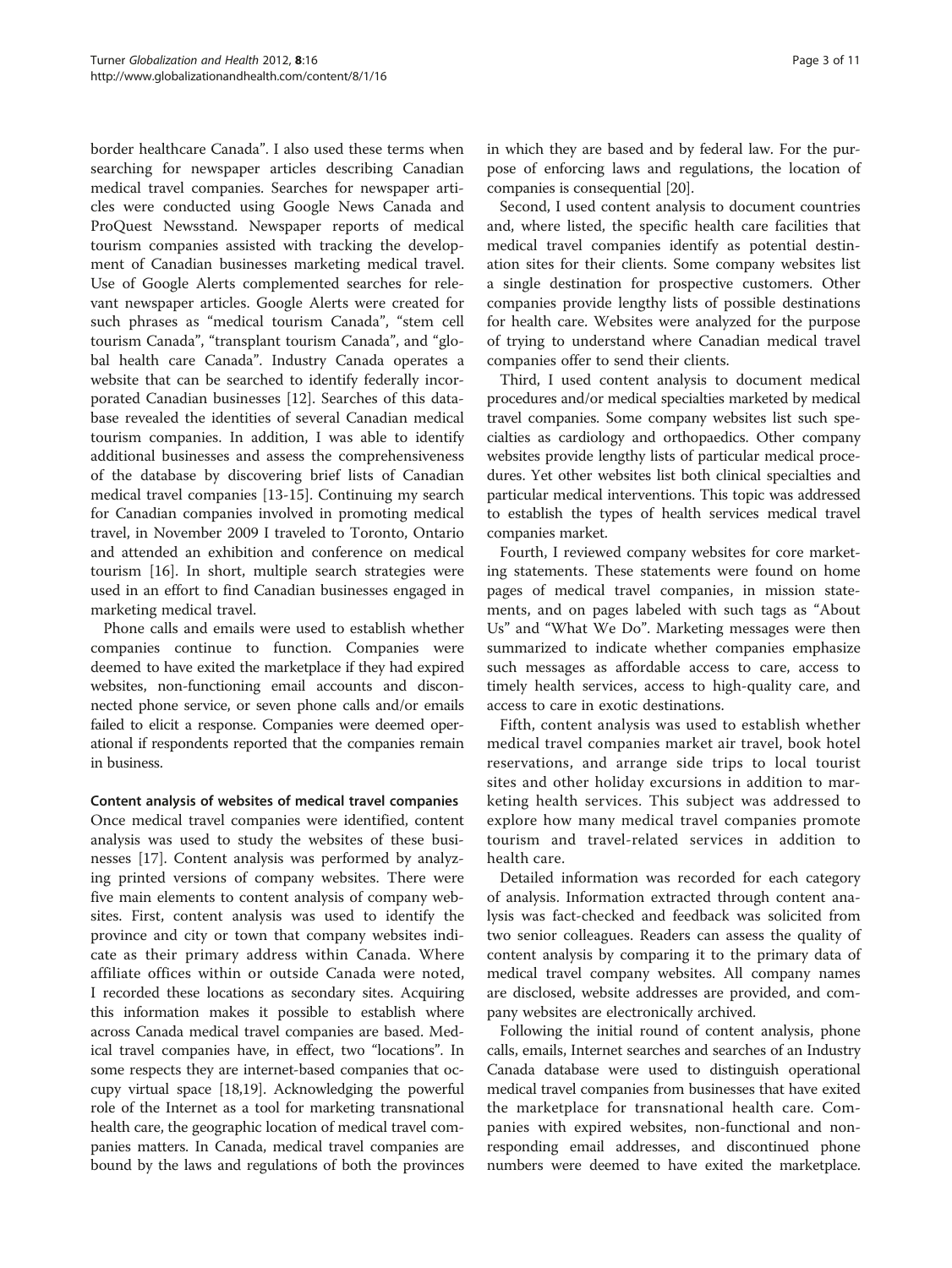Businesses that have exited the marketplace are the subject of a companion article. This article describes and analyzes operational Canadian medical travel companies.

## Results

#### Types of medical travel companies

I began studying Canada's medical travel industry with what I assumed was a straightforward plan to identify all medical tourism companies based in Canada. During the process of trying to establish how many businesses constitute Canada's medical tourism industry, it became apparent that companies operate according to somewhat different business models. Of the thirty-five companies involved in coordinating medical travel, eighteen Canadian companies fall within the category of what most health researchers regard as medical tourism companies [[21-](#page-9-0)[24\]](#page-10-0). These companies promote health services provided in such international destinations as Barbados, Costa Rica, India, Mexico, and Thailand. Seven additional companies share much in common with the eighteen medical tourism companies promoting medical travel to distant locations. However, instead of marketing health services in such distant countries as India or Mexico they restrict themselves to promoting regional, crossborder travel to the United States as well as private clinics within Canada. These companies, could, with some justification, be included in the category of medical tourism companies. However, it is helpful to note that some medical travel companies promote regional, crossborder travel, as well as intranational travel within Canada, instead of marketing travel to distant international health care facilities. These companies emphasize timely access to care rather than promoting holiday excursions. Two businesses promote medical travel but restrict themselves to marketing testing for CCSVI and "Liberation therapy" for multiple sclerosis. Three additional businesses advertise bariatric surgery and cosmetic surgery performed at sites in Mexico. Four businesses market private health insurance products that permit Canadian citizens to obtain access to health care in the U.S. and Canada. These companies also help arrange care at medical facilities in the U.S. and private Canadian clinics. Finally, one medical travel company markets health services primarily to uninsured and underinsured U.S. citizens. Medical travel companies can be sorted into different categories even though they all promote transnational health care. They occupy distinct market niches, promote different kinds of medical procedures, and offer different kinds of services to prospective clients. This article identifies different types of companies marketing medical travel and does not attempt to use "medical tourism" as a catch-all term for describing every business involved in promoting transnational and intranational medical travel [\[25\]](#page-10-0).

#### Locations of medical travel companies

Of the eighteen medical tourism companies, five are based in British Columbia, four are located in Alberta, one is based in Saskatchewan, one is in Manitoba, four are in Ontario, and three are based in Quebec.

Seven companies market cross-border, regional medical travel to the U.S. as well as intranational medical travel within Canada, Two of these businesses are situated in British Columbia, four are based in Ontario, and one is located in Quebec.

The two companies marketing diagnostic testing for CCSVI and Liberation Therapy for multiple sclerosis are based in Manitoba and Ontario.

Three companies advertise out-of-country bariatric surgery and cosmetic surgery. One business is located in Alberta. The remaining two companies are based in Saskatchewan.

Four businesses market private health insurance products that enable access to U.S. health care facilities. Two of these companies are located in Alberta, one is based in Ontario, and one is located in Quebec. In addition to offering insurance products these companies help their clients arrange care in the U.S.

The lone Canadian medical travel company marketing primarily to U.S. citizens is located in British Columbia.

Some medical travel companies based in Canada identify affiliate offices or company representatives located outside Canada. Where company websites note such information I have recorded where company representatives situated outside Canada are based. Additional file [1](#page-9-0) lists company names, identifies where in Canada these businesses are located, and indicates affiliates and company representatives in those instances where companies had offices or agents situated outside Canada.

## Destination countries and health care facilities

Of the eighteen medical tourism companies promoting global medical travel, seven marketed one country as a health care destination, two businesses marketed three health care destinations, three companies marketed five countries as destinations, one company marketed six destination nations, two companies marketed eight destination nations, one company marketed nine destination nations, one business marketed twelve destination nations, and one business listed thirty potential destination nations.

In total, the eighteen medical tourism companies promoting global medical travel list thirty-eight different destination nations. Eleven companies list India as a potential medical destination, nine companies list Coast Rica, seven companies list Thailand, seven list Mexico, six companies list the U.S., five companies list Singapore, five companies list Canada, three companies list South Africa, three companies list Brazil, three companies list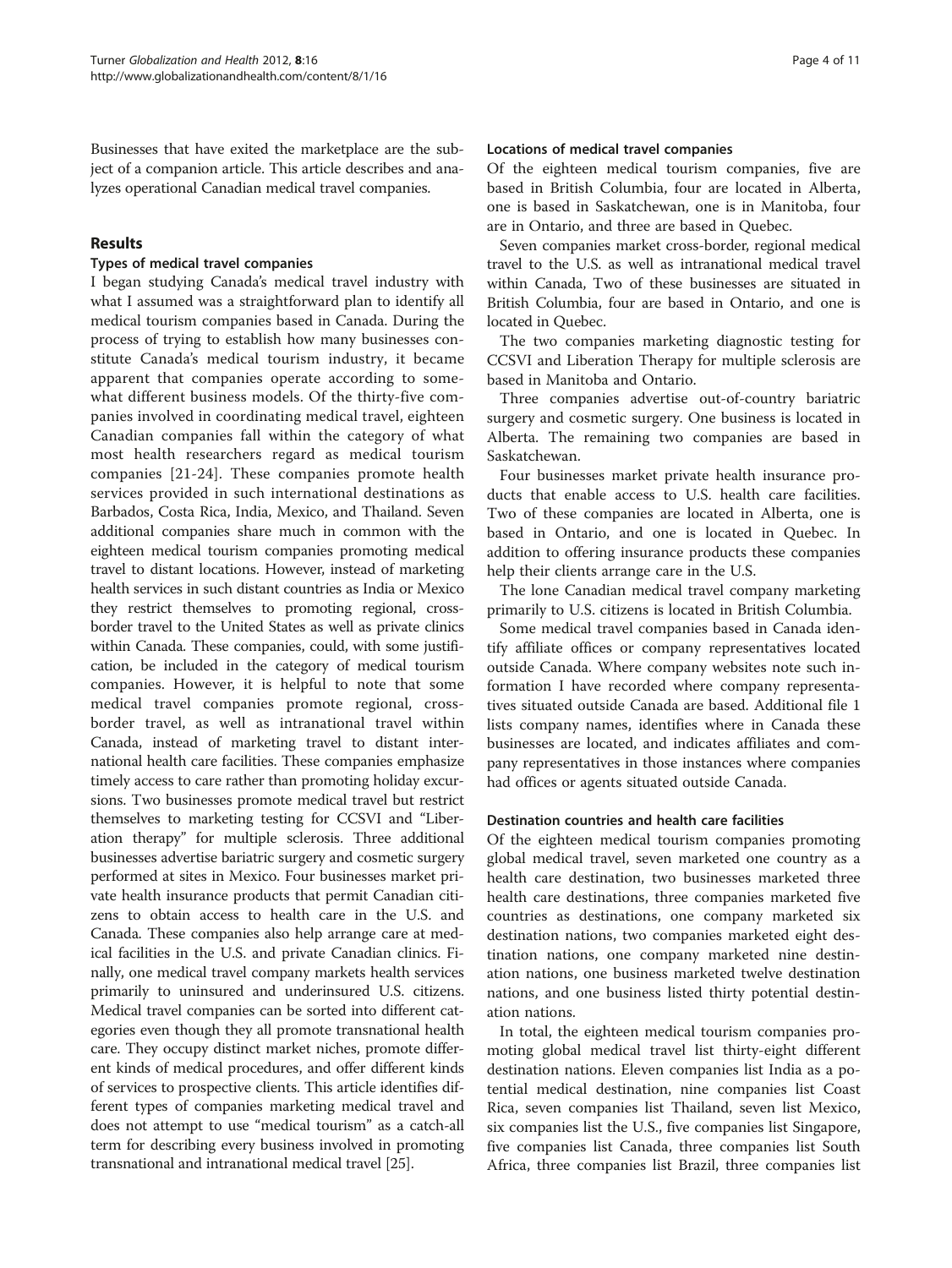Malaysia, three companies list Turkey, three companies list Barbados, two companies list Italy, two list Cuba, two list the Dominican Republic, two list Poland, two list Argentina, two list Panama, two list Colombia, two list Israel, and two list the United Arab Emirates (with one company indicating Dubai as a potential destination and one company identifying Abu Dhabi as a possible destination site). El Salvador, United Kingdom, Ukraine, Switzerland, Spain, South Korea, Ecuador, France, Austria, Bahamas, Belgium, Bulgaria, Germany, Hungary, Jordan, Lebanon, and Peru are all listed by a single medical tourism company. The list of possible destination nations, and the number of companies that mention them, reveals the variety of destinations marketed by medical tourism companies based in Canada as well as the most common destination nations promoted by Canadian medical tourism companies.

Of the seven companies marketing cross-border, regional travel to the U.S. and intranational travel to clinics within Canada, six companies indicate that tests and procedures can be obtained in both countries and one business restricts itself to sending clients to U.S. medical facilities. The lone company marketing medical travel primarily for diagnostic imaging is among the businesses offering access to health services in both the U.S. and Canada.

Of the two companies marketing medical travel for "CCSVI testing" and "Liberation therapy", one business marketed diagnostic imaging in the U.S. and procedures in India. The other company markets both tests and procedures in India.

Three businesses market medical travel for bariatric surgery and cosmetic surgery. All of these companies advertise surgery performed in Mexico.

Four businesses market private insurance plans that enable access to health care in the United States. Three of the businesses note the possibility of obtaining some types of tests and treatments at medical facilities in Canada. One insurance program is restricted to enabling access to tests and procedures at three Mayo Clinic sites based in the U.S.

Finally, one medical travel company based in Canada targets U.S. customers rather than Canadians interested in travelling for medical care. This business markets access to medical procedures available in eight U.S. states as well as facilities in Canada.

It is important to make a distinction between how medical travel is marketed on company websites and actual practices of Canadians using services of medical travel businesses when going abroad for health care. When medical travel companies list various countries as potential destinations for their clients, it should not be assumed that Canadians have contracted with these companies and travelled to listed destinations. It is

conceivable that clients of these businesses have never selected some listed countries. It is also possible that some nations are listed even though companies have no established relationships with health care providers in these countries. Acknowledging the possibility of a gap between how medical travel is marketed and behaviour of medical travelers, analyzing websites of Canadian medical travel companies provides insights into how these businesses attempt to market health services to prospective clients. Additional file [1](#page-9-0) identifies locations of destination facilities marketed on company websites.

## Types of advertised medical procedures

Most of the 18 medical tourism companies in Canada offer comprehensive baskets of health services. However, some companies take niche positions by advertising restricted range of medical interventions. For heuristic purposes, medical travel companies can be classified as "generalist", "specialist", and "intermediate" firms. The former category includes businesses offering, for example, orthopaedic procedures, infertility treatments, cosmetic surgery, cardiac care, ophthalmology procedures, alternative medicine, and dental surgery. A company limited to marketing cosmetic surgery procedures can serve as an example of a specialist medical tourism company. Of the 18 medical tourism companies promoting health care at global destinations, 14 businesses operate as generalist medical travel firms. Two companies are specialist firms. One of them specializes in cosmetic surgery. The second firm predominantly markets procedures related to administration of human umbilical cord blood cells. Two businesses fall between these poles and can be classified as having "intermediate" marketing models. Of these latter businesses, one company emphasizes in its marketing claims access to cosmetic surgery but its list of procedures includes cosmetic surgery, dental surgery, bariatric surgery, gender-reassignment surgery, and non-surgical interventions. Another firm claims that it primarily markets alternative health care but also advertises orthopaedic surgery and reconstructive surgery.

Of the seven companies marketing cross-border, regional medical travel to health care facilities in the United States as well as private clinics in Canada, four companies can be classified as generalist firms. Of the remaining three businesses, one company promotes access to many different kinds of care but places particular emphasis upon diagnostics and arranging second opinions, one company offers comprehensive services but emphasizes preventive medicine and access to diagnostic tests, and one business specializes in marketing diagnostic imaging.

Of the remaining medical travel companies, two businesses market testing for CCSVI and "Liberation Therapy"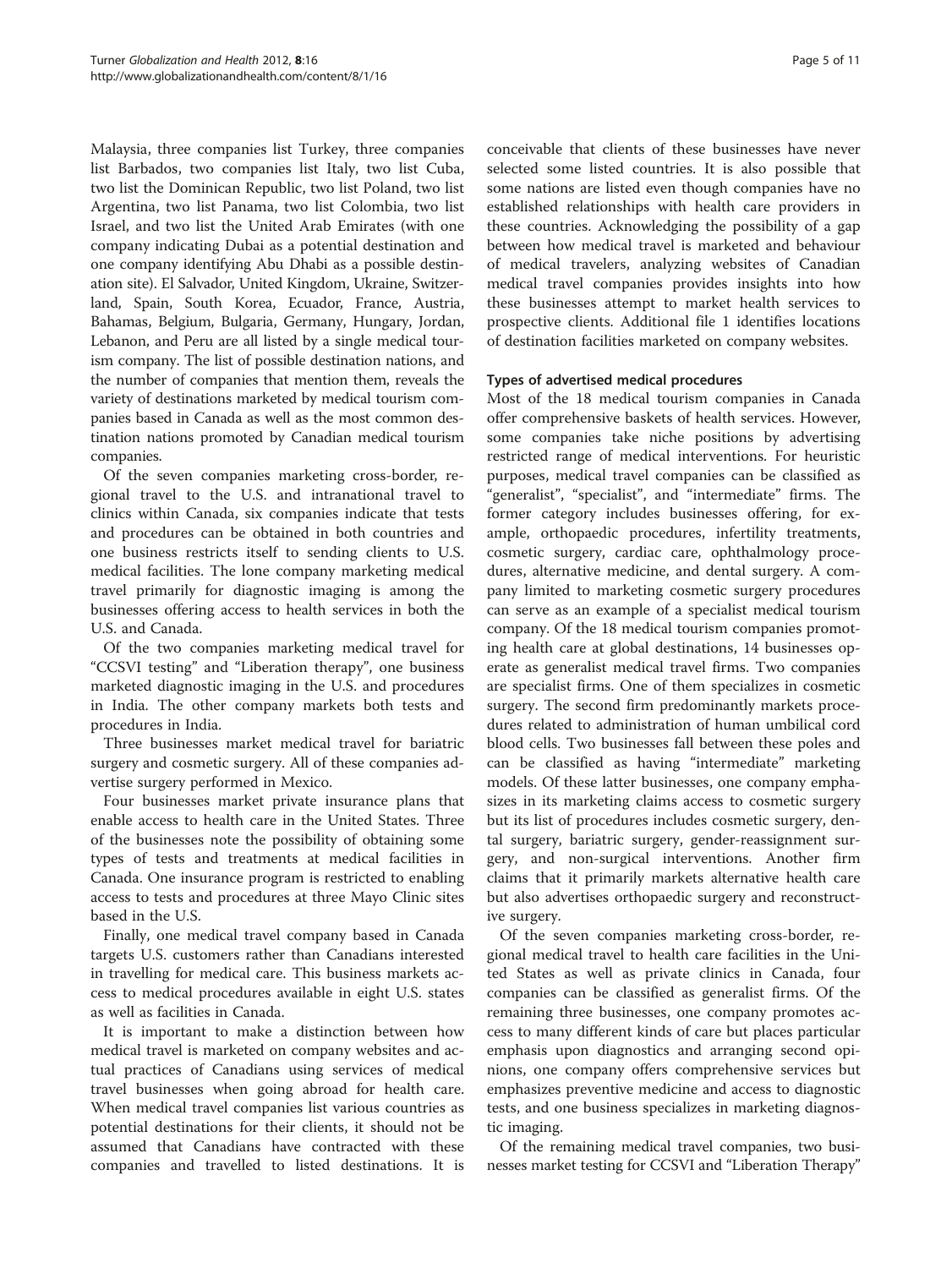for MS, and three businesses predominantly market bariatric surgery and cosmetic surgery. Both of the latter companies emphasize that they focus upon providing weight-loss treatments. These companies can all be classified as "specialist" medical travel firms.

Four companies market private health insurance plans enabling access to out-of-province and out-of country health care. These businesses offer insurance products that cover range of medical interventions. However, since their main product related to medical travel is related to selling critical illness insurance that can be used to cover cost of care at private medical facilities, they can be classified as specialist firms.

Finally, one medical travel company that is based in Canada markets health services mainly to clients from outside Canada. This company operates with a generalist model and offers such health services as cardiac surgery, general surgery, orthopedic surgery, neurosurgery, High Intensity Focused Ultrasound for prostate cancer, and additional medical interventions.

In summary, of thirty-five companies marketing medical travel, nineteen businesses operate using a generalist model based upon advertisement of many different kinds of medical interventions or insurance products and customer service intended to promote access to health care. Additional file [1](#page-9-0) lists health services and medical specialties promoted by Canadian medical travel companies.

#### Core marketing messages of medical travel companies

Most medical tourism companies promoting travel to global destinations use core marketing messages that emphasize access to affordable, timely, and high quality care. Of eighteen medical tourism companies marketing travel to global destinations, sixteen emphasize affordability of health care at international medical facilities. Access to timely health care is marketed by fifteen companies. All eighteen businesses market access to highquality health care. Three businesses note that medical interventions can be obtained in exotic settings that appeal to tourists.

Of the seven businesses marketing regional, crossborder medical travel to the U.S. as well as intranational medical travel within Canada, six companies emphasize affordability of care. Six businesses also market timely access to treatment. Four companies emphasize the high-quality of care available at the destinations they promote.

Two companies market testing for CCSVI and Liberation Therapy. Both companies emphasize affordability and high-quality of marketed procedures; one business promotes timely access to treatment.

All three companies marketing bariatric surgery at facilities outside Canada emphasize comprehensive access to weight loss interventions. Their core marketing

messages emphasize access to bariatric surgery and identify the variety of weight loss programs they offer. Their lists of specific procedures include cosmetic surgery.

Four businesses market insurance products that enable access to health care outside Canada or at private clinics within Canada. Three companies emphasize affordable access to care. All four companies promote timely access to health care and access to treatment at high-quality healthcare facilities.

Finally, the one medical travel company targeting nonresidents of Canada promotes access to affordable, timely, and high-quality medical interventions.

There are variations in the types of themes companies use when marketing medical travel. However, messages concerning affordability of care, timely access to treatment, and access to high-quality medical interventions are common. Some companies use all three selling points to market health services at international destinations. Other businesses emphasize one or two key features of the health services they promote. Additional file [2](#page-9-0) summarizes medical travel companies' core marketing messages.

## "Tourism" component of medical travel

Medical travel companies typically emphasize affordability of care, timely access to care, and quality of care rather than tourism-related activities in their core marketing messages. Some companies note that they offer access to care in "exotic settings". However, incorporating rhetoric concerning holiday-going and tourism activities into core marketing messages is atypical. Acknowledging that medical travel companies place greater emphasis on advertising medical interventions than promoting tourism, many businesses nonetheless market services associated with travel and tourism. Of the eighteen companies marketing medical tourism at global health care destinations, thirteen offer to coordinate travel arrangements, seventeen advertise the service of booking hotel reservations or otherwise arranging accommodations for clients, and fourteen offer to organize tours to local attractions located near where medical procedures are provided.

Of the seven companies marketing cross-border regional travel to the U.S. and intranational travel within Canada, four offer the service of booking travel and three offer to make hotel reservations. The possibility of booking tours to local holiday destinations is not addressed by these company websites.

Two companies market testing for CCSVI and Liberation Therapy. Of these businesses, one offers to book travel, both offer to make hotel reservations, and one advertises tours.

Three companies market weight-loss surgery and cosmetic surgery at international destinations. All three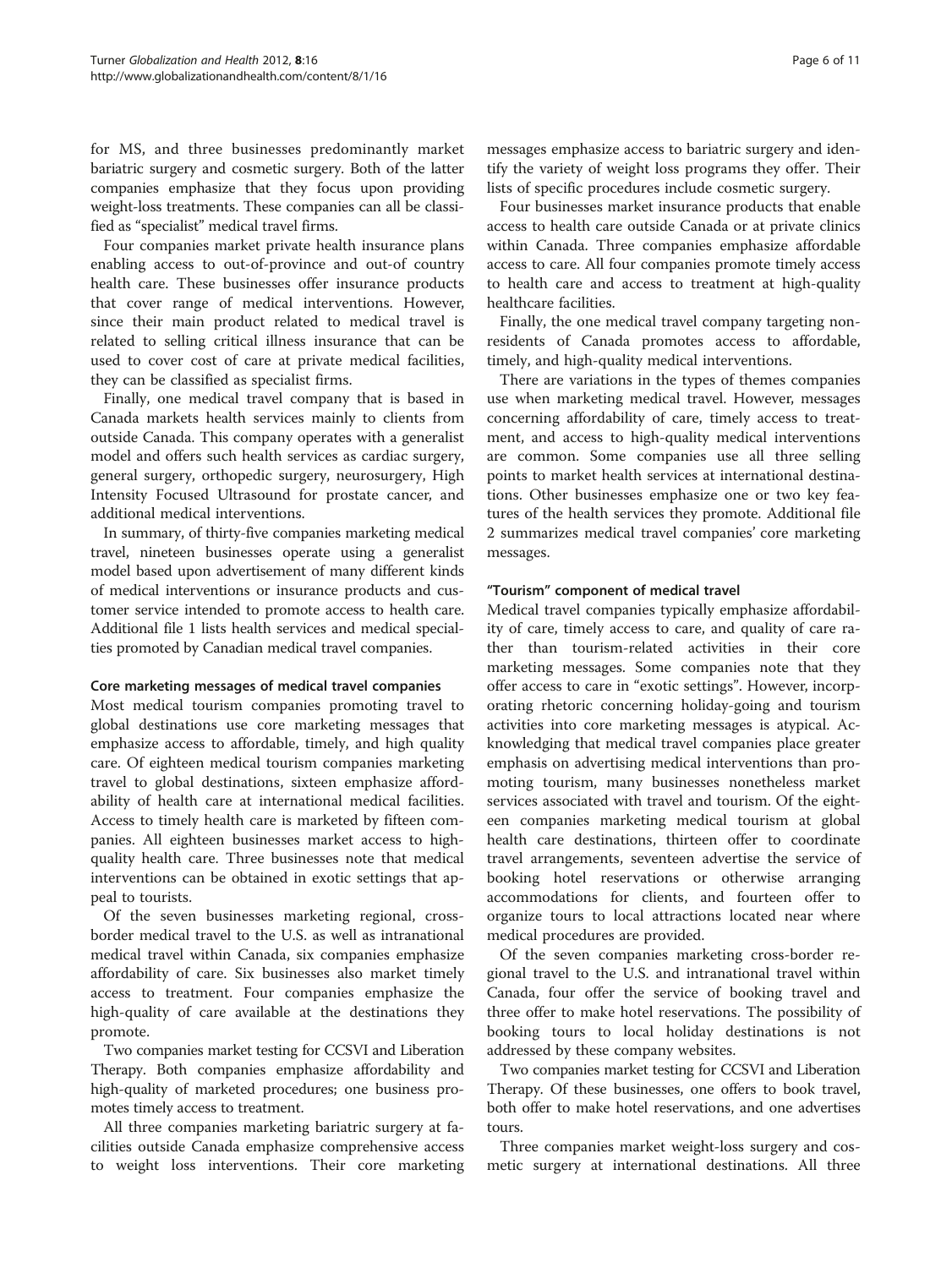businesses offer to book travel; two companies offer to make hotel reservations. None of the companies mentions organizing tours and side trips before or after medical care is provided to clients.

Of the four companies marketing insurance products enabling access to care in the United States as well as private clinics in Canada just one business clearly indicates that it books travel. None of the companies state whether they book hotel reservations and organize tours. These companies emphasize offering insurance products and ensuring that their clients can obtain timely access to care in the United States or Canada. They help arrange care at U.S. facilities but they do not organize logistics to the same extent as medical tourism companies and regional, cross-border medical travel companies. In addition, they do not promote tours and holiday excursions.

The one Canadian medical tourism company marketing care to U.S. citizens does not indicate whether it books travel, make hotel reservations, or organize tours and other holiday excursions. It facilitates medical procedures and does not advertise additional services.

In summary, there is considerable variation in the extent to which medical travel companies market coordination of air travel, hotel reservations, and holiday excursions in addition to promoting medical procedures. Some companies embrace the concept of medical tourism and combine marketing of medical procedures with holiday excursions in "exotic" locations. Other businesses focus exclusively on arranging medical care at international destinations and make no attempt to promote and organize travel, accommodations, and tours.

Additional file [2](#page-9-0) identifies whether medical travel companies advertise travel arrangements, offer to organize hotel accommodations, and market tours and side trips in addition to marketing health services.

## **Discussion**

This article provides a content analysis of company websites of thirty-five Canadian businesses that market medical travel. Content analysis of company websites is a valuable tool for exploring what services companies promote and how they attempt to position themselves in the marketplace [\[26,27\]](#page-10-0). Drawing upon content analysis of websites of medical travel companies, it is reasonable to conclude that Canada now has many businesses marketing access to medical procedures that are paid for out-of-pocket, rather than covered by provincial health insurance plans, and provided at international medical facilities. At present, Canada has a limited private health care sector [\[28,29\]](#page-10-0). Provincial health care systems provide universal access to "medically necessary" health services; legislation restricts the types of medical procedures for which private clinics are allowed to

charge patients [\[30,31\]](#page-10-0). Canada's effort to provide publicly-funded, universal access to health care is based on an egalitarian philosophy in which all citizens have rights to medical care and personal wealth cannot be used to jump to the front of queues and obtain treatment [\[32](#page-10-0)]. Legislation limiting expansion of a for-profit, private health care sector in Canada appears to have resulted in the emergence of companies that serve as bridges or intermediaries to hospitals and clinics located outside Canada. Some of these businesses also market intranational travel to private, for-profit medical clinics located in British Columbia, Alberta, Quebec, and elsewhere. Medical travel companies promote access to an out-of-country private health care sector available to Canadian citizens with sufficient financial resources. Various insurance products provide Canadians with sufficient financial resources tools for gaining access to health care facilities in the U.S.

Presumably wanting to appeal to the largest possible number of prospective clients, most medical travel companies offer many different kinds of medical procedures. Though Canadian provincial health insurance systems provide universal access to care for medically necessary services, Canadians must sometimes wait long periods for elective medical procedures [\[33-35](#page-10-0)]. Some medical travel companies respond to treatment delays in Canada by marketing swift access to private health care at international facilities. Orthopedic procedures, ophthalmologic procedures, bariatric surgery, and other interventions that sometimes require lengthy waits for care in Canada are readily available within the private health care sectors of other countries. Many Canadian medical tourism companies sending their clients to such countries as India and Thailand, as well as medical travel companies promoting regional, cross-border travel to the United States, in their core marketing messages emphasize timely access to care.

Assurances about providing timely access to care can be found on the websites of numerous medical travel companies based in Canada. Claims about offering access to high-quality care are also widespread. Clients of medical travel companies presumably want not just fast access to treatment but also access to professional medical care. Company websites offer messages intended to reassure clients about treatment available at international hospitals and clinics.

There are some circumstances where provincial health insurance plans in Canada permit reimbursement of expenses incurred as a result of receiving out-of-country medical care. In Canadian provinces, coverage of out-ofcountry care for elective procedures typically requires, at minimum, recommendation by a Canadian physician and pre-approval by provincial health ministries [\[36\]](#page-10-0). In most instances individuals travelling abroad for elective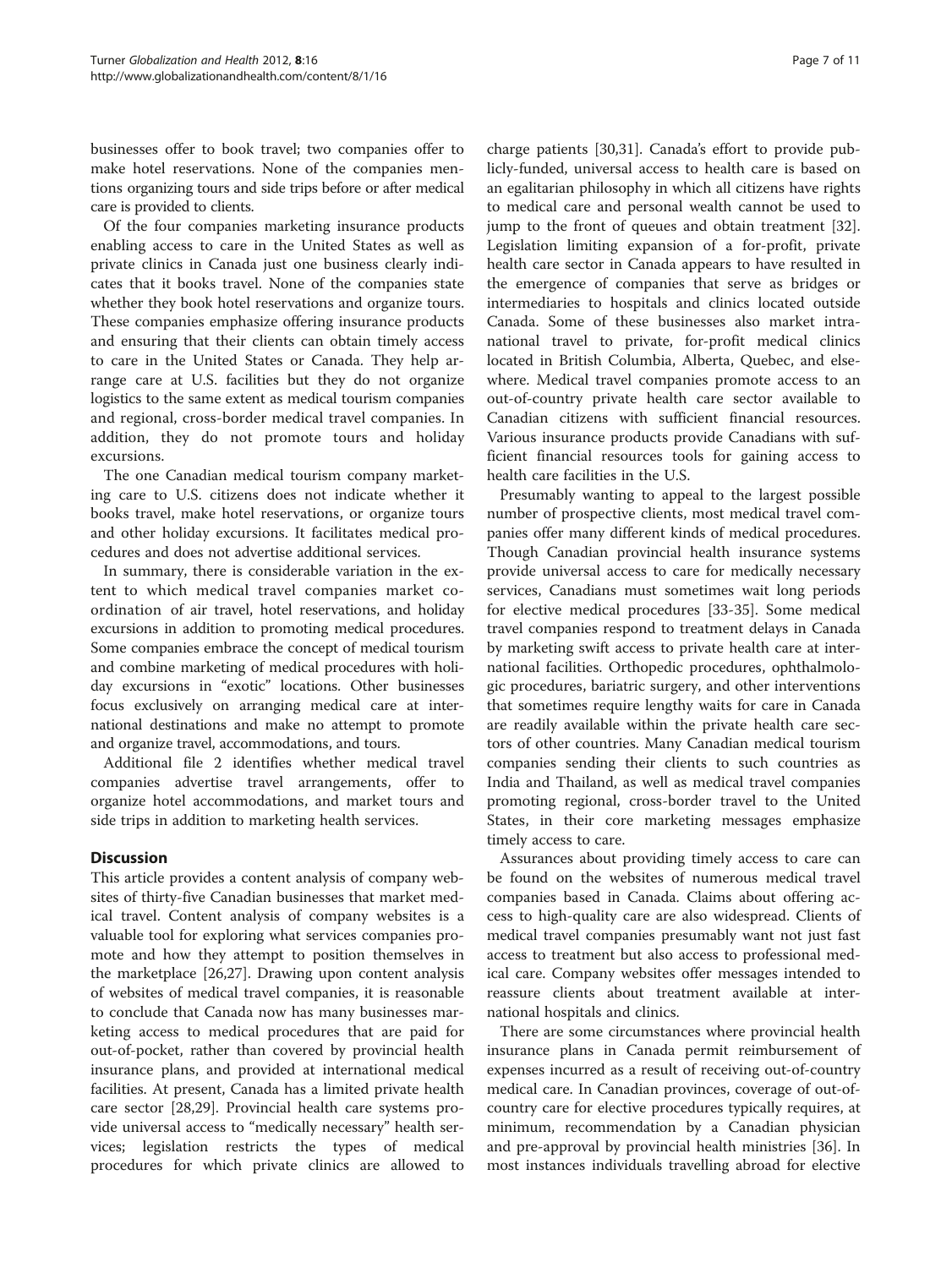medical procedures must pay out-of-pocket for treatment [[37\]](#page-10-0). Perhaps for this reason, many medical travel companies in Canada emphasize affordability of the medical procedures they market.

Some companies specialize in offering medical interventions that have not undergone clinical trials or regulatory review and are not approved for patient care in Canada. For example, medical travel companies marketing access to stem cell injections and "Liberation Therapy" help their clients gain access to procedures that patients cannot obtain in Canada. From one perspective, offering such services promotes "patient choice" by giving clients access to procedures they wish to undergo. However, expansion of choice likely also exposes some Canadians to considerable risk by enabling them to gain access to medical interventions with unknown safety and efficacy profiles. To date, at least two Canadians with multiple sclerosis are reported to have died while undergoing "Liberation Therapy" at medical facilities located outside Canada [[38-40](#page-10-0)].

## Limitations

Multiple search methods were used to identify Canadian medical travel companies. However, Canada's marketplace for medical travel is quite turbulent. New companies emerge, old businesses disappear, companies that have marketed medical travel for years periodically repackage themselves, drop old marketing initiatives, and fashion new identities. Due to limitations in search strategies and transformations in the marketplace for medical travel, it is possible that this article has not examined websites of all medical travel companies based in Canada. In addition, given fluidity in the marketplace, some companies that were operational when they were contacted might subsequently have gone out of business.

Internet searches and searches of databases containing newspaper articles were conducted in English. Though I was able to identify medical travel companies based in Quebec, it is conceivable that some companies marketing in French or other languages were not identified when using different search strategies.

Content analysis is useful when attempting to describe what companies claim to do. It is not a useful tool for attempting to establish whether there is a gap between promotional claims and actual company practices. Companies can engage in misrepresentation, use misleading advertising, and even defraud their customers by marketing health services and then failing to deliver what they are contractually obligated to provide [[41,42\]](#page-10-0). Interviews, participant observation, surveys, and tools drawn from investigative journalism can all provide insight into possible gaps between how companies use the internet to market themselves and how they function in practice. Future

research will help address the extent to which marketing claims resemble or differ from business practices.

This study has an obvious geographic limitation. I examine medical travel companies based in Canada. Though methods used in this paper can be applied to the study of medical travel companies in other countries, I do not address medical travel companies based outside Canada. Indeed, the paper does not address all of the medical travel companies that Canadians might consult when deciding whether to seek care outside Canada [[43\]](#page-10-0). Canadians considering going abroad for treatment are free to contact destination hospitals or select health care packages provided by medical travel companies based outside Canada. Studying medical travel companies within Canada sets reasonable limits for research, and I suspect many Canadians consider using Canadian medical travel businesses if they decide to use a facilitator to arrange transnational health care. However, it is important to note that companies based in the United States and elsewhere also market health services to Canadian citizens.

## Comparison with prior work

## Focus on Canada

U.S. medical tourism companies are the subject of numerous studies [[44-46](#page-10-0)]. Medical tourism companies based in Canada have attracted some attention from researchers but there is limited analysis of company websites and little exploration of the many medical travel companies that do not neatly fit into the category of medical tourism businesses [[47-49\]](#page-10-0). This article examines the medical travel industry of a country with a publicly funded system of universal access to health care. There are presumably some important differences between why Canadians go abroad for health care and why residents of the United States and other countries travel for medical interventions. Scholarly research examining medical travel will benefit from analysis of many different social, economic, and cultural contexts.

## Investigating "medical tourism companies" as a subset of medical travel businesses

To date, researchers appear particularly interested in studying companies that promote medical travel to India, Thailand, and other distant, "global" health care destinations. This article makes distinctions among different types of companies in Canada's medical travel industry. Some companies market health services available in countries located far from Canada. Other companies promote regional, cross-border travel to the U.S. as well as intranational travel within Canada. Yet other businesses promote specific interventions such as bariatric surgery and "Liberation therapy". Some companies market insurance products and help Canadian clients obtain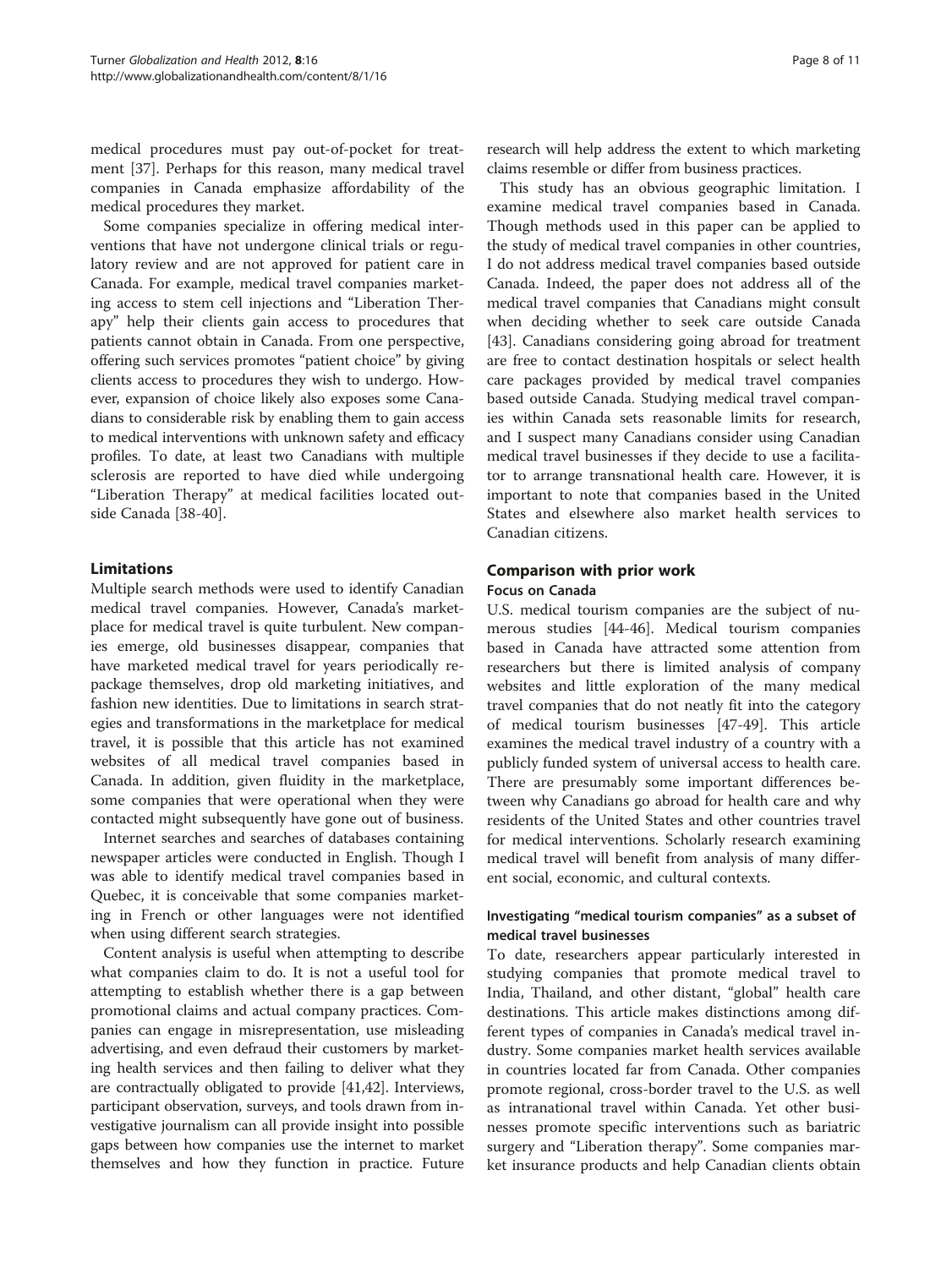health care in the U.S and private facilities in Canada. Studies that focus strictly on medical tourism companies sending clients to distant nations risk missing or neglecting many of the businesses identified in this study. Businesses promoting medical travel are not reducible to medical tourism companies marketing health services and holidays available in faraway international locations. There is something to be gained from identifying differences within the medical travel industry and expanding the analytic lens to include both medical tourism companies and related businesses that promote medical travel but do not necessarily fit the standard model of medical tourism companies. Businesses promoting regional, cross-border care, weight loss, "Liberation therapy" and private insurance coupled with assistance arranging health care in the United States all market access to various types of medical travel.

## Canada's medical travel industry as a bounded field

Several studies analyze particular facets of medical tourism company websites but do not use search strategies designed to identify companies based in particular countries. This study attempts to identify and analyze websites of all identified operational medical travel companies situated in Canada. Such an approach makes it possible to provide an overview of Canada's medical travel industry.

## Disclosure of primary sources

This article identifies Canadian companies that market transnational health care, lists their websites, and electronically archives all company websites. [Additional file](#page-9-0) [3](#page-9-0) provides company names, notes their websites, and contains links to electronically archived copies of company websites. These steps mean that readers have access to all primary data used as the basis for this study. Access to primary data means that it is possible for readers to evaluate claims made in this paper, conduct novel analyses driven by research questions not addressed in this study, compare Canada's medical travel industry with medical travel companies in other countries, and track over time changes in Canada's medical travel industry. Identifying specific businesses and providing content analysis of company websites should facilitate further research into Canada's medical travel industry and enable comparative, cross-national studies.

## **Conclusions**

Canada has a health care system providing what is often described as offering universal access to medically necessary care. Most citizens belong to publicly funded health insurance plans run by provinces. These plans are guided by the egalitarian philosophy that all citizens, regardless of social status and personal wealth, should have publicly funded access to "medically necessary" health services. In short, need for care rather than capacity to afford treatment is supposed to determine access to health care. Given that residents of Canada have universal access to medically necessary health services, individuals unfamiliar with health care in Canada might assume that with presumably limited demand few medical travel companies are likely to emerge in Canada. To the contrary, thirty-five businesses market medical travel.

Eighteen businesses market health care at such international destinations as Barbados, Costa Rica, India, and Thailand. Most of these companies offer wide range of health services. Many of these companies market air travel, hotel accommodations, and holiday excursions that can take place before or after receiving medical care. These companies take medical care and tourism and fuse them together to create a novel type of business enterprise.

Seven businesses market regional, cross-border health care. These companies advertise medical procedures that can be obtained in the United States and, in some instances, at private medical clinics in Canada. Though Canada has a private health care sector, it is limited in scope. In contrast, the U.S. has a large private health care sector in which it is possible to obtain ready access to care by paying out-of-pocket for treatment. Companies promoting regional, cross-border medical travel as well as intranational travel within Canada take advantage of the large private health care sector in the U.S. and the small but growing private health care sector in Canada [[50-52](#page-10-0)]. In many respects they resemble the eighteen businesses identified as "standard" medical tourism companies. However, these businesses differ in terms of where they propose sending their clients. They also differ in the extent to which they promote tourism-andtravel-related activities in addition to marketing health services.

"Liberation therapy" and CCSVI as a diagnostic category for understanding multiple sclerosis receive extensive news media coverage in Canada. In response to public interest in Liberation Therapy, and perhaps also stoking interest in the procedure, two medical travel companies in Canada dedicate themselves exclusively to promoting access to testing for CCSVI and "Liberation Therapy". The success of their business model is likely connected to whether "Liberation Therapy" continues to be seen by some Canadians with multiple sclerosis as potentially effective medical intervention [\[53,54\]](#page-10-0).

Three companies market bariatric surgery performed at facilities based outside Canada. These companies are businesses that promote weight loss strategies; they are not exclusively dedicated to promoting medical travel for bariatric surgery. However, since these businesses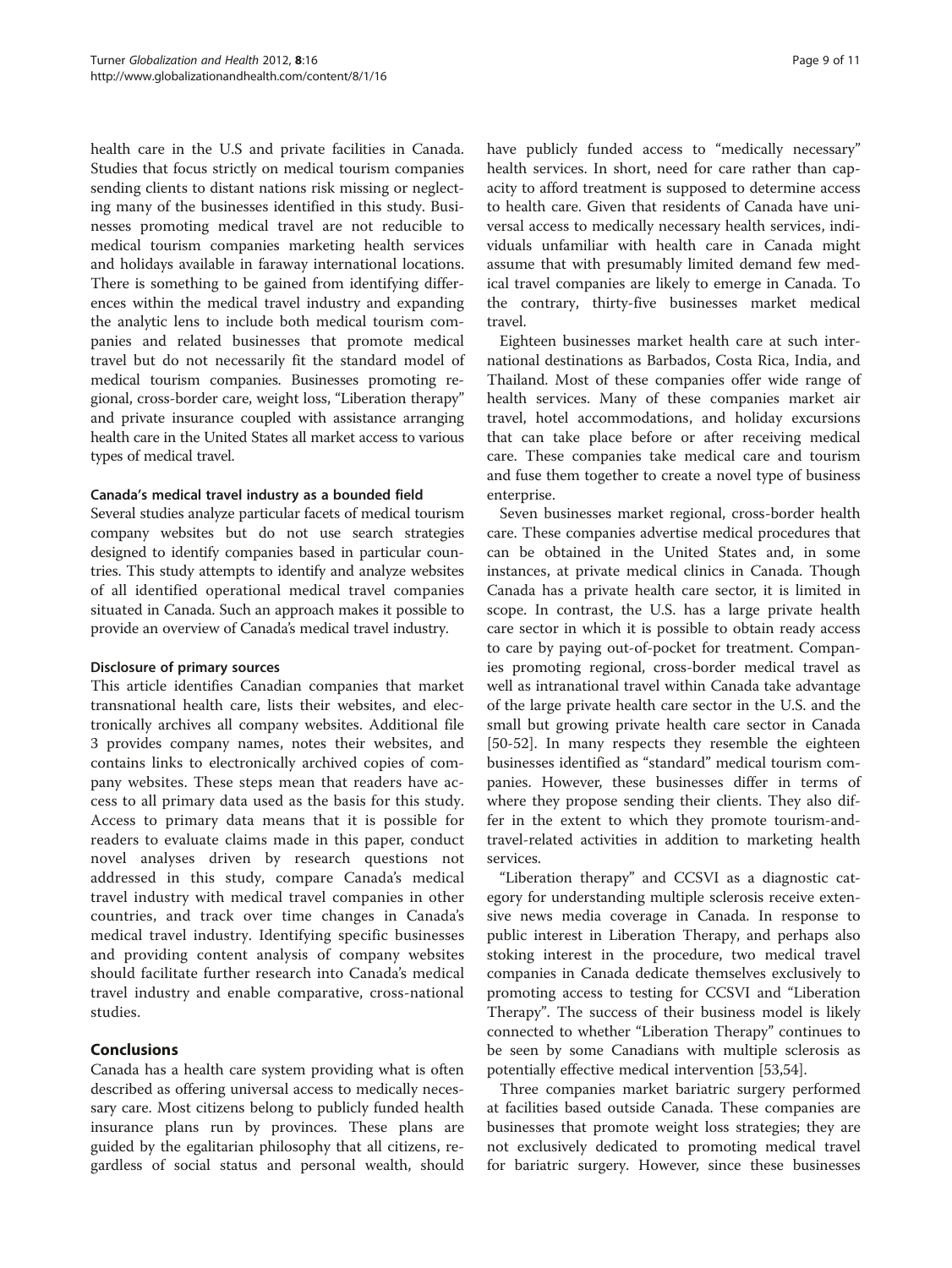<span id="page-9-0"></span>send their clients to Mexico, I have categorized them among the different types of companies promoting medical travel. In Canada, patients must often face long waits for bariatric surgery. These companies have presumably responded to these delays by promoting prompt access to bariatric surgery at medical facilities beyond Canada's borders.

Four businesses market critical illness insurance products that help Canadians have the financial resources they will need to obtain private health care within the United States or at private clinics within Canada. Across Canadian provinces there are numerous restrictions on private health insurance for medically necessary medical interventions [[55\]](#page-10-0). These companies skirt these restrictions by providing insurance for health services delivered outside Canadian provincial health insurance plans. In addition to providing financial support for health care provided in the U.S. or Canada's private health sector, these businesses help their clients arrange care at U.S. medical facilities. However, it is important to appreciate that in numerous respects these businesses differ from medical tourism companies. They do not, for example, market holiday excursions before or after treatment. Rather, they offer private health insurance products that can be used to cover expenses associated with obtaining out-of-pocket medical care.

Finally, one medical travel company based in Canada markets health services primarily to U.S. citizens. The U.S. has a large population of uninsured and underinsured individuals. This company, a sister company of a business that markets medical travel for Canadians, promotes to uninsured and underinsured Americans affordable access to health care within eight U.S. states.

Using content analysis of company websites, this article is meant to provide an overview of Canada's medical travel industry. Content analysis of company websites reveals where these businesses are based, the health care destinations they promote to prospective clients, the health services they market, their core marketing messages, and whether companies market travel, hotel reservations, and tours in addition to advertising health services.

At present there is no resource that health researchers, clinicians, policy makers, journalists and other individuals can use as an accessible guide to analyzing both the general terrain of Canada's medical travel industry and the particular features of specific businesses. This article contributes to scholarship by putting a guide into the hands of health researchers and other parties interested in further exploring intellectual territory that is fascinating, complex, little-known, worthy of further study, and raises numerous ethical, social, legal, and public health concerns.

## Additional files

[Additional file 1](http://www.biomedcentral.com/content/supplementary/1744-8603-8-16-S1.doc): Companies, Locations, Destinations and Advertised Medical Procedures.

[Additional file 2](http://www.biomedcentral.com/content/supplementary/1744-8603-8-16-S2.doc): Companies, Core Marketing Messages, Travel, and Tourism Services.

[Additional file 3](http://www.biomedcentral.com/content/supplementary/1744-8603-8-16-S3.doc): Websites and Electronically Archived Company Websites.

Received: 17 August 2011 Accepted: 29 May 2012 Published: 15 June 2012

#### References

- 1. Turner L: Medical tourism: Family medicine and international healthrelated travel. Canadian Family Physician 2007, 53:1639–1641.
- 2. Turner L: Canadian Medicare and the Global Health Care Bazaar. Policy Options 2007, September:73–77.
- 3. Turner L: "First World Health Care at Third World Prices": Globalization, Bioethics and Medical Tourism. BioSocieties 2007, 2:303–325.
- 4. Turner L: Quality in health care and globalization of health services: accreditation and regulatory oversight of medical tourism companies. Int J Qual Health Care 2011, 23:1–7.
- 5. Eggertson L: Wait-list weary Canadians seek treatment abroad. CMAJ 2006, 174:1247.
- 6. Korcok M: Excess demand meets excess supply as referral companies link Canadian patients, US hospitals. CMAJ 1997, 157:767–770.
- 7. Katz S, Verrilli D, Barer M: Canadians' Use of U.S. Medical Services. Health Aff 1998, 17:225–235.
- 8. Katz S, Cardiff K, Pascali M, Barer M, Evans R: Phantoms In the Snow: Canadians' Use of Health Care Services in the United States. Health Aff 2002, 21:19–31.
- 9. Martin M: MS clinic's practices stir alarm. Winnipeg Free Press 2011, Available from: [http://www.winnipegfreepress.com/local/ms-clinics](http://www.winnipegfreepress.com/local/ms-clinics-practices-stir-alarm-113126744.html)[practices-stir-alarm-113126744.html](http://www.winnipegfreepress.com/local/ms-clinics-practices-stir-alarm-113126744.html).
- 10. Romaniuk R: Manitobans can head to Mayo Clinic. Winnipeg Sun 2011, Available from: [http://www.winnipegsun.com/2011/07/13/mayo-clinic.](http://www.winnipegsun.com/2011/07/13/mayo-clinic)
- 11. Brodbeck T: Medicare can't fight market. Winnipeg Sun 2011, Available from: [http://www.winnipegsun.com/2011/07/13/medicare-cant-fight](http://www.winnipegsun.com/2011/07/13/medicare-cant-fight-market)[market.](http://www.winnipegsun.com/2011/07/13/medicare-cant-fight-market)
- 12. Industry Canada. Corporations Canada: Available at: [https://www.ic.gc.ca/](https://www.ic.gc.ca/app/scr/cc/CorporationsCanada/fdrlCrpSrch.html;jsessionid=0000v9O3VPcCrmqiXhaZKPaOE2o:15dmaulj8?locale=en_CA) [app/scr/cc/CorporationsCanada/fdrlCrpSrch.html;](https://www.ic.gc.ca/app/scr/cc/CorporationsCanada/fdrlCrpSrch.html;jsessionid=0000v9O3VPcCrmqiXhaZKPaOE2o:15dmaulj8?locale=en_CA)
- [jsessionid=0000v9O3VPcCrmqiXhaZKPaOE2o:15dmaulj8?locale=en\\_CA](https://www.ic.gc.ca/app/scr/cc/CorporationsCanada/fdrlCrpSrch.html;jsessionid=0000v9O3VPcCrmqiXhaZKPaOE2o:15dmaulj8?locale=en_CA). 13. Floyd M, Izenberg D, Kelly B, et al: Medical services directory. Maclean's 2006, Available from: [http://www.macleans.ca/science/health/article.jsp?](http://www.macleans.ca/science/health/article.jsp?content=20060501_126220_126220) [content=20060501\\_126220\\_126220.](http://www.macleans.ca/science/health/article.jsp?content=20060501_126220_126220)
- 14. Find Medical Travel Services. Available at: [http://www.findinghealthcare.ca/](http://www.findinghealthcare.ca/medical_tourism.html) [medical\\_tourism.html.](http://www.findinghealthcare.ca/medical_tourism.html)
- 15. Medical Tourism Facilitators. Tourism Review.com 2009, :50-52. Available at: <http://www.tourism-review.com/fm956/m6.pdf>.
- 16. India medical tourism destination 2009: healthcare without borders. The first ever medical tourism exhibition and conference in Canada [Internet]. Toronto: IMTD; 2009. Available from: [http://www.imtd2009.com/.](http://www.imtd2009.com/)
- 17. Pope C, Ziebland S, Mays N: Qualitative research in health care: Analysing qualitative data. BMJ 2000, 320:114–116.
- 18. Cormany D, Baloglu S: Medical travel facilitator websites: An exploratory study of web page contents and services offered to the prospective medical tourist. Tourism Management 2011, 32:709–716.
- 19. Lunt N, Hardey M, Mannion R: Nip, tuck and click: Medical tourism and the emergence of web-based health information. The Open Medical Informatics Journal 2010, 4:1–11.
- 20. Puzic S: Windsor police lay fraud charges against EcuMedical couple. Windsor Star 2010, 2010:2010.
- 21. Mason A, Wright KB: Framing medical tourism: An examination of appeal, risk, convalescence, accreditation, and interactivity in medical tourism web sites. Journal of Health Communication 2011, 16(2):163–177.
- 22. Penney K, Snyder J, Crooks V, Johnston R: Risk communication and informed consent in the medical tourism industry: A thematic content analysis of Canadian broker websites. BMC Medical Ethics 2011, 12:17.